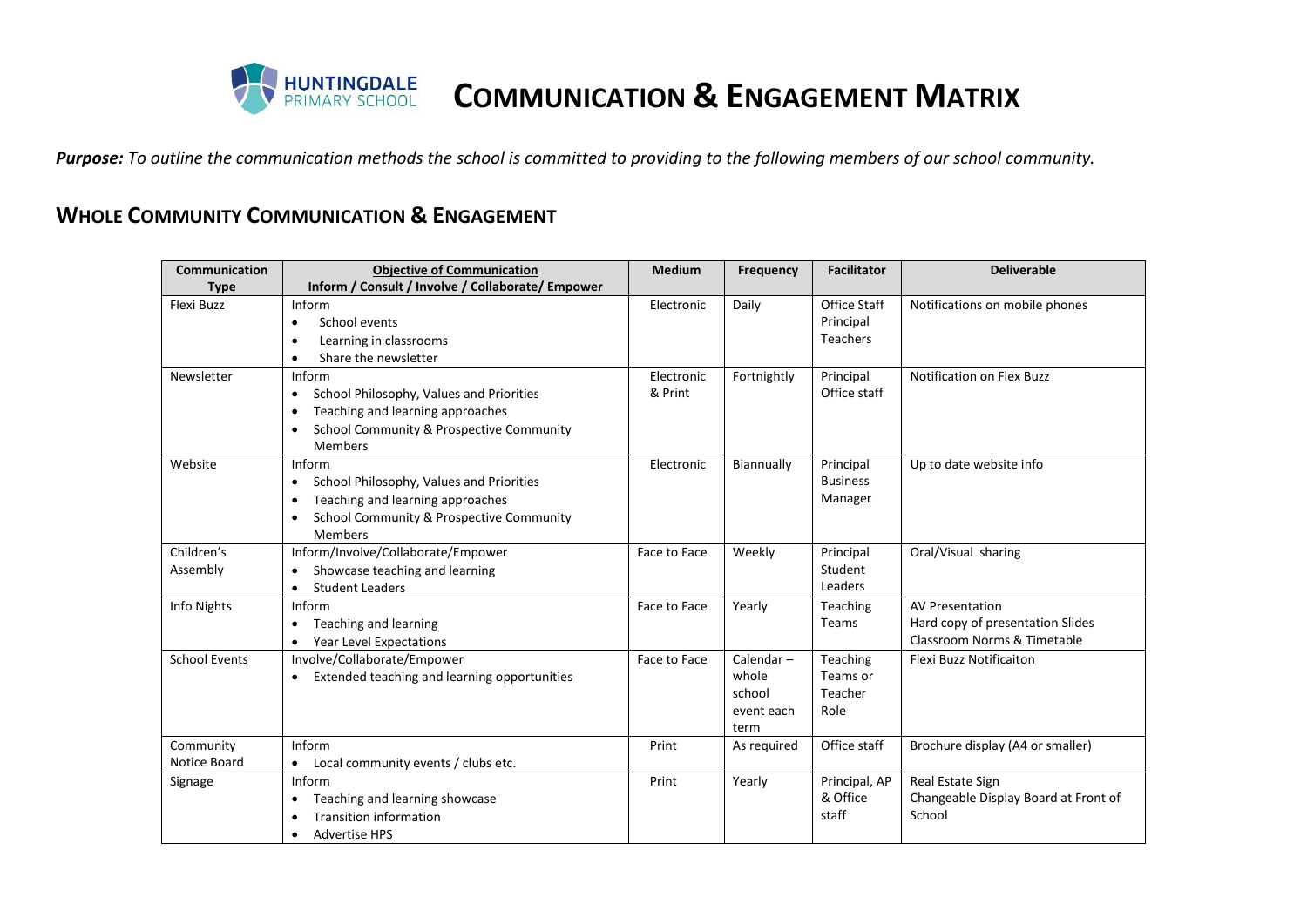## **PARENT/GUARDIAN COMMUNICATION & ENGAGEMENT**

| Communication<br><b>Objective of Communication</b> |                                                                  | <b>Medium</b> | Frequency   | <b>Facilitator</b>    | <b>Deliverable</b>               |
|----------------------------------------------------|------------------------------------------------------------------|---------------|-------------|-----------------------|----------------------------------|
| <b>Type</b>                                        | Inform / Consult / Involve / Collaborate/ Empower                |               |             |                       |                                  |
| <b>Monday Morning Parents</b>                      | Inform/Consult/Involve/Collaborate/Empower                       | Face to Face  | Weekly      | Chaplain              | Informal oral sharing            |
| Group                                              | Enjoy sharing and mingling with school<br>$\bullet$              |               |             |                       |                                  |
|                                                    | community members                                                |               |             |                       |                                  |
| Open Door Policy                                   | Inform/Consult/Involve/Collaborate/Empower                       | Face to face  | As required | Parents               | Dialogue                         |
|                                                    | Parents as partners in teaching and learning                     |               |             |                       | Action plan for concern          |
| <b>Parent Teacher Interviews</b>                   | Inform/Consult/Involve/Collaborate/Empower                       | Face to face  | Mid Year    | Teaching staff        | Report                           |
|                                                    | Share Successes, Progress and Areas for Future<br>$\bullet$      |               |             |                       | Teacher notes                    |
|                                                    | Improvement                                                      |               |             |                       |                                  |
|                                                    | Clarify Student report                                           |               |             |                       |                                  |
|                                                    | Address questions or queries form                                |               |             |                       |                                  |
|                                                    | parent/guardians                                                 |               |             |                       |                                  |
| School                                             | Inform/Consult/Involve/Collaborate/Empower                       | Face to Face  | Monthly     | School Council        | <b>Minutes</b>                   |
| Council                                            | Whole school direction & priorities<br>٠                         | Print         |             | President &           | Agenda items                     |
|                                                    |                                                                  | Electronic    |             | Principal             | Actions from Subcommittee        |
|                                                    |                                                                  |               |             |                       | meetings                         |
| <b>School Council Subcommittee</b>                 | Inform/Consult/Involve/Collaborate/Empower                       | Face to Face  | Monthly     | <b>School Council</b> | <b>Actions from Subcommittee</b> |
| <b>Meetings</b>                                    | Act on whole school direction and priorities<br>$\bullet$        | Print         |             | <b>Members</b>        | meetings                         |
|                                                    | from School Council                                              | Electronic    |             |                       |                                  |
| <b>Diaries</b>                                     | Inform/Consult/Involve/Collaborate/Empower                       | Print         | As required | Teaching staff        | Note for attention               |
|                                                    | Share happenings, requests, reminders, events,                   |               |             |                       |                                  |
| Year Level Newsletter                              | requirements etc<br>Inform                                       | Electronic    | Termly      | Teaching              | Flexi Buzz                       |
|                                                    |                                                                  |               |             | Teams                 |                                  |
|                                                    | Teaching and learning foci within the level for<br>٠<br>the term |               |             |                       |                                  |
|                                                    | Support mechanisms and tips for at home to                       |               |             |                       |                                  |
|                                                    | support learning                                                 |               |             |                       |                                  |
|                                                    | Key dates for the year level                                     |               |             |                       |                                  |
|                                                    |                                                                  |               |             |                       |                                  |

## **STUDENT COMMUNICATION & ENGAGEMENT**

| <b>Communication</b>  | <b>Objective of Communication</b>         | <b>Medium</b> | Frequency   | <b>Facilitator</b>     | <b>Deliverable</b>          |
|-----------------------|-------------------------------------------|---------------|-------------|------------------------|-----------------------------|
| Type                  | Inform / Consult / Involve / Collaborate/ |               |             |                        |                             |
|                       | <b>Empower</b>                            |               |             |                        |                             |
| Chaplain Postbox      | Involve/Collaborate/Empower               | Print         | As required | Chaplain               | • Note for attention        |
|                       | Share happenings, requests, reminders,    |               |             |                        |                             |
|                       | events, requirements etc                  |               |             |                        |                             |
| Junior School Council | Consult/Involve/Collaborate/Empower       | Face to       | Fortnightly | <b>JSC Coordinator</b> | • Actions as decided by JSC |
|                       | Student Direction for School Improvement  | face          |             | & Student              | • Two fundraisers p.a.      |
|                       |                                           |               |             | Leaders                |                             |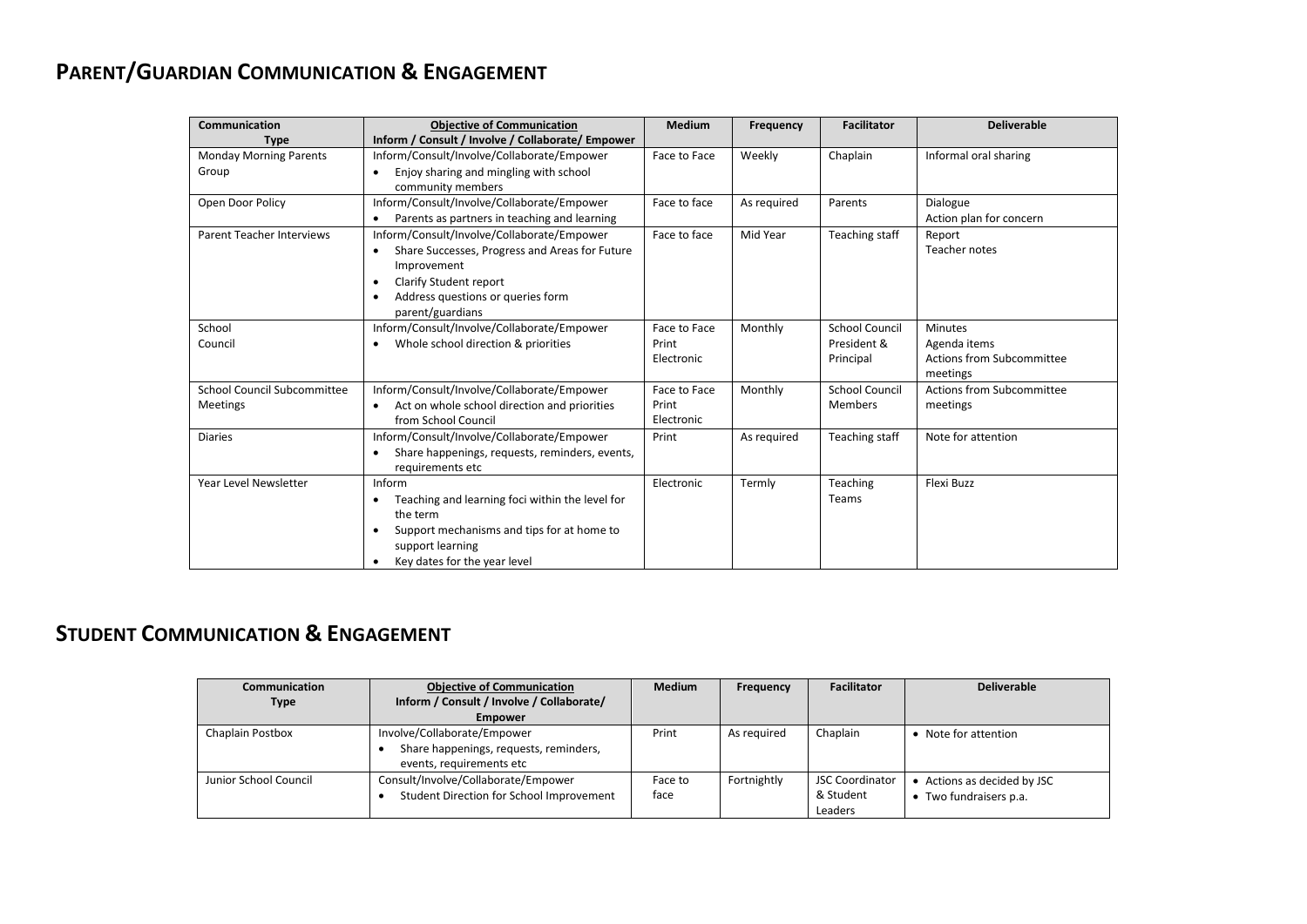## **STAFF COMMUNICATION & ENGAGEMENT**

| Communication        | <b>Objective of Communication</b>                                  | <b>Medium</b> | Frequency   | <b>Facilitator</b> | <b>Deliverable</b>                  |
|----------------------|--------------------------------------------------------------------|---------------|-------------|--------------------|-------------------------------------|
| <b>Type</b>          | Inform / Consult / Involve / Collaborate/                          |               |             |                    |                                     |
|                      | <b>Empower</b>                                                     |               |             |                    |                                     |
| iPads,               | Inform/Consult                                                     | Electronic    | As required | Staff              | Regular team communication          |
| email &              | Share happenings, requests, reminders,                             |               |             |                    |                                     |
| imessage             | events, requirements etc                                           |               |             |                    |                                     |
| C Team Meeting       | Consult                                                            | Face to       | Fortnightly | Principal, Team    | <b>Meeting Minutes</b>              |
|                      | Share teaching and learning questions and<br>$\bullet$<br>concerns | Face          |             | representatives    | -emailed to all staff               |
| Induction            | Inform/Involve /Empower                                            | Face to       | Yearly      | Principal          | Awareness of School                 |
|                      | Practice requirements - VIT                                        | face          |             | <b>Mentors</b>     | Expectations, Policies &            |
|                      | Teaching and learning expectations<br>$\bullet$                    |               |             | New staff          | Guidelines                          |
|                      | OH&S expectations<br>$\bullet$                                     |               |             |                    |                                     |
|                      | Access to information<br>٠                                         |               |             |                    |                                     |
|                      | Key contacts<br>$\bullet$                                          |               |             |                    |                                     |
| ICU / Planning       | Involve/Collaborate/Empower                                        | Face to       | Termly      | Teaching staff     | Term Planners - print and e-version |
| Week                 | Share effective practice<br>$\bullet$                              | face          |             |                    |                                     |
|                      | Plan for following term - literacy, numeracy<br>$\bullet$          | Print         |             |                    |                                     |
|                      | and integrated                                                     | Electronic    |             |                    |                                     |
| Leadership           | Inform/Consult/Involve/Collaborate/Empower                         | Face to       | Weekly      | Principal          | Minutes and AIP mid and end of      |
| Team                 | Whole school direction & priorities                                | Face          |             |                    | year feedback                       |
|                      | Review C Team items<br>$\bullet$                                   |               |             |                    |                                     |
|                      | Review & Set agenda for Staff Meeting<br>$\bullet$                 |               |             |                    |                                     |
|                      | School Strategic Plan and AIP monitoring<br>$\bullet$              |               |             |                    |                                     |
|                      | Professional leadership growth<br>$\bullet$                        |               |             |                    |                                     |
| Learning             | Inform/Consult/Involve/Collaborate/Empower                         | Face to       | Weekly      | Achievement        | Minutes                             |
| Leaders              | Team Planning and collaboration<br>$\bullet$                       | Face          |             | Leader             |                                     |
|                      | Moderation                                                         |               |             |                    |                                     |
|                      | Case Management<br>$\bullet$                                       |               |             |                    |                                     |
| Connect              | Inform/Consult/Involve/Collaborate/Empower                         | Face to       | Every three | Leaders for        | <b>Minutes</b>                      |
|                      | SWB, Engagement and Achievement<br>$\bullet$                       | face          | weeks       | Achievement,       | AIP mid and end of year feedback    |
|                      | Teams                                                              |               |             | Engagement         |                                     |
|                      | AIP implementation<br>$\bullet$                                    |               |             | and SWB            |                                     |
|                      | <b>Whole School Priorities</b><br>$\bullet$                        |               |             |                    |                                     |
|                      | PD for staff<br>$\bullet$                                          |               |             |                    |                                     |
| PDP Meeting /        | Involve/Collaborate/Empower                                        | Face to       | Termly      | Staff              | • PDP Plan                          |
| <b>Reviews</b>       | Review teaching and learning impact<br>$\bullet$                   | face          |             |                    | • Meeting attendance                |
|                      | Inform future directions<br>$\bullet$                              | Print         |             |                    | • Goals achieved as outlined in     |
|                      | Celebrate successes and improvements<br>$\bullet$                  | Electronic    |             |                    | Plan                                |
|                      | Direct future improvements<br>$\bullet$                            |               |             |                    |                                     |
| <b>Staff Meeting</b> | Inform /Involve/Collaborate/Empower                                | • Face to     | Weekly      | Prin, AP &         | • Agenda - Prin/Whiteboard          |
|                      | Introduce staff to new ideas<br>$\bullet$                          | Face          |             | Leadership         | • Meeting Minutes                   |
|                      | Review current objectives and approaches<br>$\bullet$              |               |             | Forum              | -rotated through teams              |
|                      |                                                                    |               |             | Members            |                                     |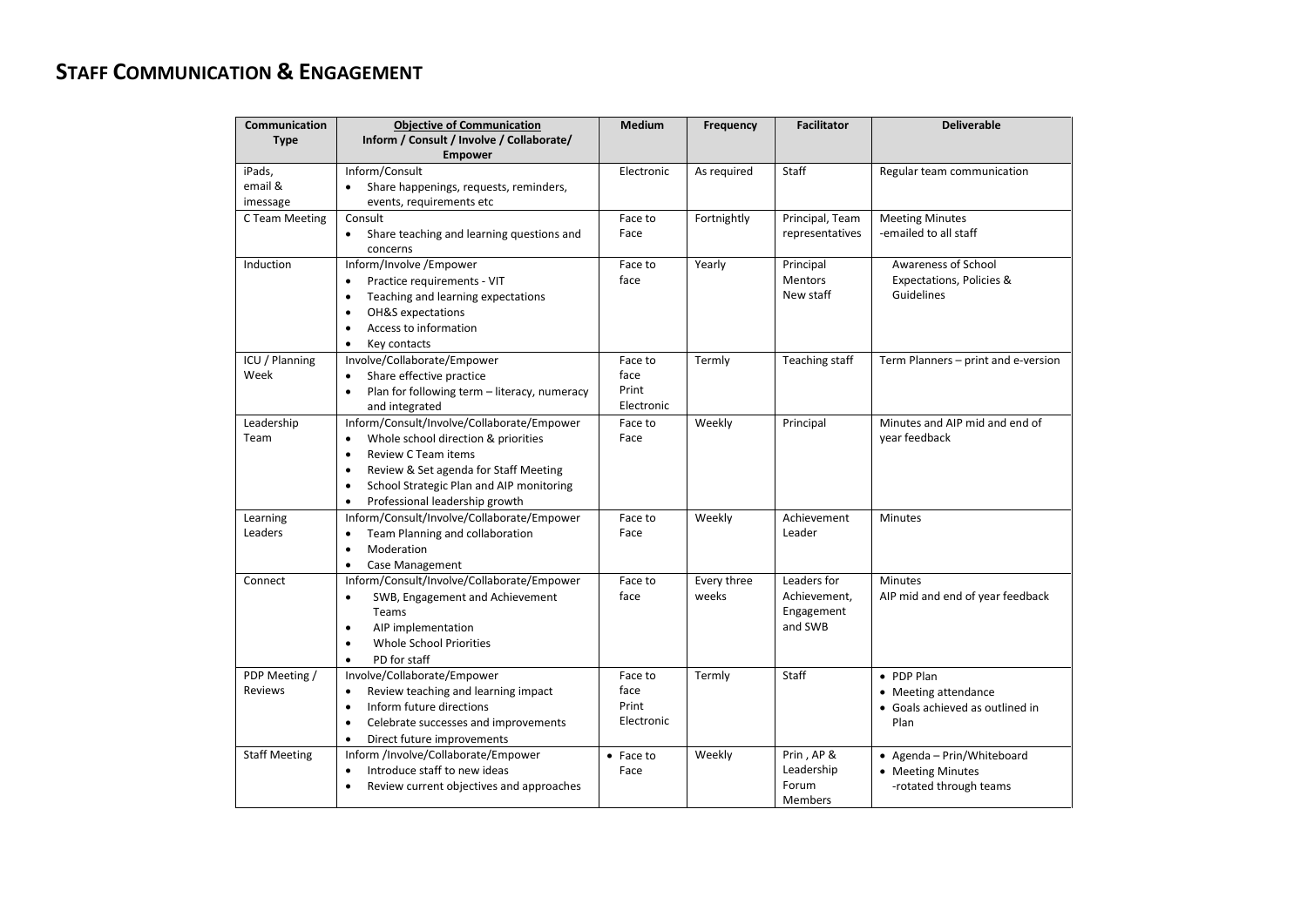| Weekly Team | Inform/Consult/Involve/Collaborate/Empower | Face to Face | Weekly | Teaching | <b>Meeting Minutes</b>       |
|-------------|--------------------------------------------|--------------|--------|----------|------------------------------|
| Meeting     | Review class achievements                  |              |        | Teams    | -emailed to all staff        |
|             | Share effective practice                   |              |        |          |                              |
|             | Check admin as per calendar                |              |        |          |                              |
|             | Check OH&S as per staff meeting            |              |        |          |                              |
|             | Share C Team ideas & feedback              |              |        |          |                              |
| Calendar    | Inform                                     | Print        | Yearly | Staff    | Calendar to staff            |
|             | Key events                                 |              |        |          | Timelines met as outlined in |
|             | Timelines for beginning prep for events    |              |        |          | calendar                     |